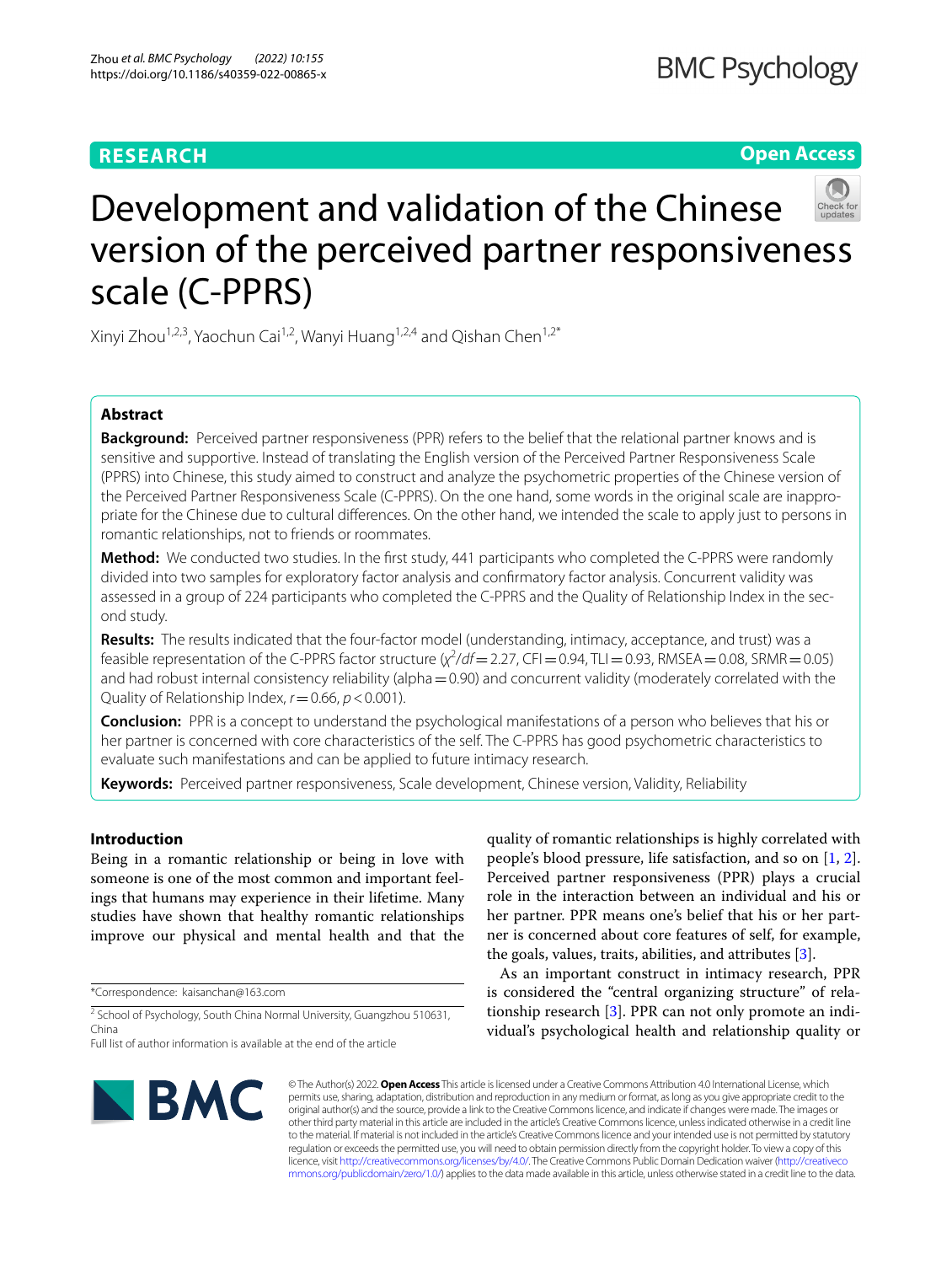relational satisfaction with a partner by increasing the individual's intellectual humility and encouraging their emotional expression but also explain the relationship among self-disclosure, partner disclosure, and intimacy through its mediating effect  $[4-7]$  $[4-7]$ .

Regarding the measurement instruments for PPR, an earlier unpublished English version of the Perceived Partner Responsiveness Scale (PPRS) was developed by Reis, which contained 18 items [[8\]](#page-7-5). However, after some minor modifcations, a 12-item unidimensional PPRS with better validity was published in 2011 [\[9](#page-7-6)]. Meanwhile, Kubacka et al. developed a PPRS for married couples based on Reis and Shaver's model with 18 questions describing PPR in terms of acceptance, understanding, and care [\[10](#page-7-7), [11](#page-7-8)]. Recently, based on the interpersonal process model of intimacy, Reis et al. modifed the original version and developed a new scale that contains two dimensions (understanding and validation) with 18 questions  $[12]$  $[12]$ . The above scales were developed based on Western cultural situations. Given the cultural diferences, Chinese people may difer from Western cultural subjects in their feelings and responses to intimacy. The purpose of the present study was to develop and examine the psychometric characteristics of the Chinese version of the Perceived Partner Responsiveness Scale (C-PPRS).

#### **Research hypotheses**

Initially, we tried to translate the English version of the PPRS [[9,](#page-7-6) [12](#page-7-9)] into Chinese. However, we decided to develop a new version rather than use the translated version in the end. The first reason is cultural differences. Due to the diferences between China and Western countries, some words in the original scale were difficult to translate and understand exactly. For example, the words emphasized in quotation marks in the original item, "the same wavelength", "gets the facts right", and "real". Another example, when translated into Chinese, the item "usually seems to focus on the 'best side' of me" turns out to be very strange, with a negative grumbling mood. Therefore, we conducted a pilot study and collected feedback from the participants. The participants informed us that they found some words inappropriate enough for Chinese readers. They felt confused about the words and had to consider them for a long time when making responses. Furthermore, some of the original items are ambiguous in Chinese, such as "listens to me", which can mean either that the partner listens to the actor and gives some response or that the actor controls and manages the partner. For many couples or people in a relationship in China, "listens to me" usually means the second meaning, but the original scale is intended to measure the frst meaning.

Besides, the diferences in measurement subjects were also considered before we decided to develop a new version of PPRS. All previous PPRS have been adapted to measure not only people in romantic relationships but also people in friendships and/or roommate relationships. However, the subjects of our study were only people in romantic relationships. Given the above reasons, a psychometrically robust scale that assesses PPR perfectly applicable for Chinese and is also able to show features of romance is warranted.

Finally, we developed the research hypothesis regarding the components of PPR according to the theoretical framework of the previous English version and the interview results of the pilot study. PPR was derived from the intimacy model proposed by Reis [[3,](#page-7-2) [11\]](#page-7-8). According to this model, if an individual wants to feel intimacy from the partner in an intimate relationship, he or she needs to perceive the other person's understanding, validation, and caring. Understanding means that the partner accurately perceives his or her needs and feelings, validation means that the partner respects and appreciates his or her inner self, and caring means that the partner will meet his or her essential needs and care about his or her emotions [[3,](#page-7-2) [11](#page-7-8)]. Further, Reis expanded this structure to four aspects and gave specifc descriptions [\[13](#page-7-10)], (1) the relational partner understands and is responsive to the self's core attributes in social interactions; (2) the individual feels intimacy and warmth from the relational partner; (3) the relational partner accepts and offers to help address the individual's needs in a supportive manner, and (4) the relational partner understands, trusts and appreciates what is important to the individual.

Based on the above elaboration, we develop the following hypothesis:

*Hypothesis 1.* C-PPRS contains four factors (understanding, intimacy, acceptance and trust).

This newly developed scale, C-PPRS, was designed by creating 32 items. We deleted some items that were ambiguous or difficult for Chinese participants to understand from the English version of the PPRS [\[12](#page-7-9)], such as "sees the 'real' me" and "is on 'the same wavelength' with me". We also created some new items to adapt to the Chinese culture and made it more romantic.

Given the signifcant changes in the construct structure and items, as recommended in the psychometrics literature, exploratory factor analysis (EFA) and confrmatory factor analysis (CFA) were conducted via two diferent sets of analyses using different samples in study [1](#page-2-0) [\[14](#page-7-11)].

Studies have identifed responsiveness as the active ingredient that underlies many essential qualities that defne satisfying, healthy relationships, lies at the core of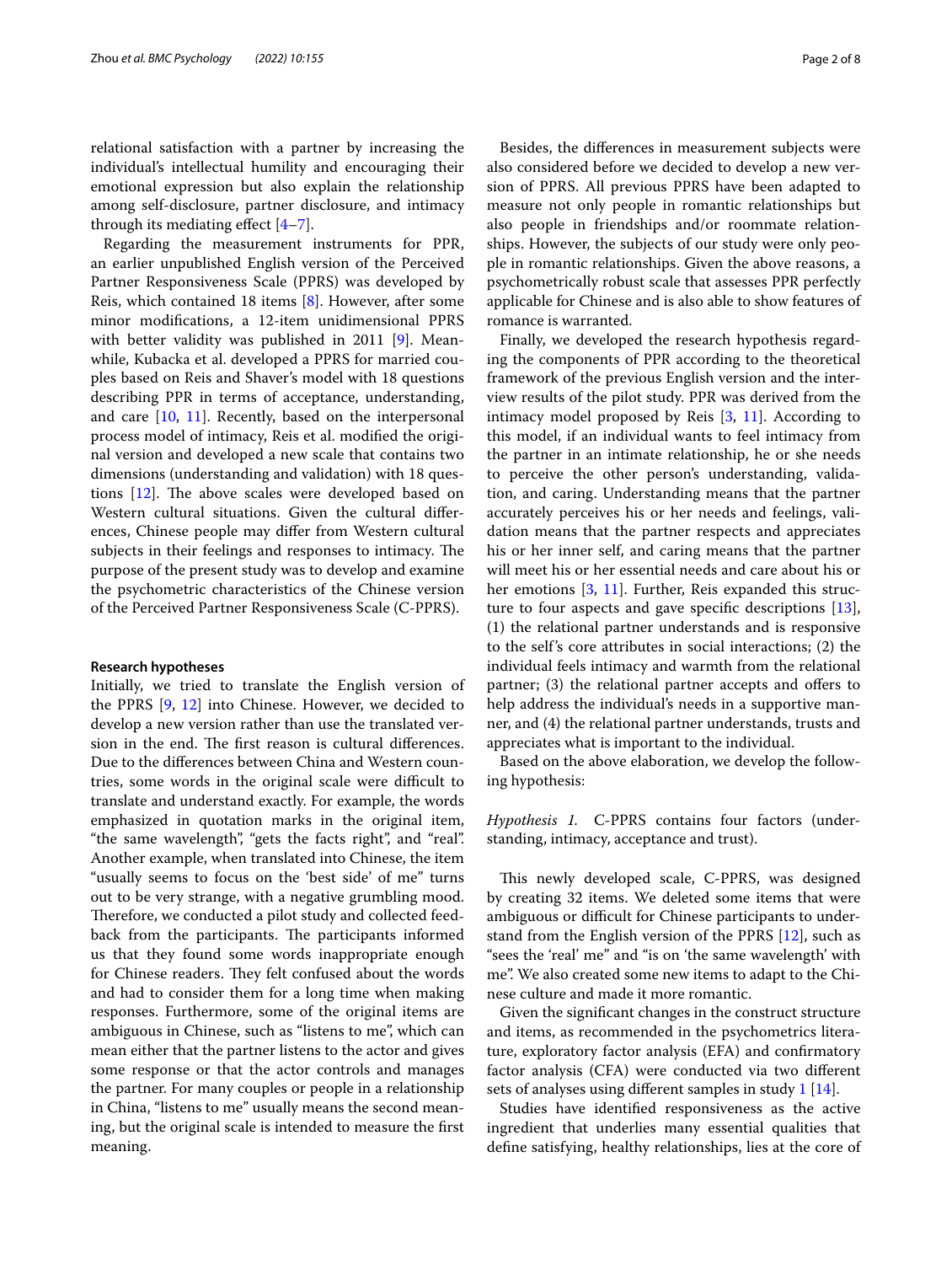promoting well-being in romantic relationships, and contributes to closeness, intimacy, and the quality of the relationship [\[3](#page-7-2), [15](#page-7-12), [16](#page-7-13)]. Given that PPR is a strong predictor of relationship quality, this study examines the validity of C-PPRS using the quality of the relationship as the criterion. Preliminary evidence of concurrent validity was also reported in study [2](#page-5-0).

This study proposes the following hypotheses:

*Hypothesis 2* C-PPRS has good structural validity, reliability, and concurrent validity.

## <span id="page-2-0"></span>**Study 1**

## **Method**

## *Participants*

In this study, participants were recruited through an online data collection platform (i.e., [https://www.wjx.](https://www.wjx.cn) [cn\)](https://www.wjx.cn). A total of 499 subjects completed the online questionnaire. Participants who were not married or not in a romantic relationship and those who completed the questionnaire within 60 s or received incorrect answers to all lie detection questions (58 participants) were excluded, and 441 valid questionnaires were obtained for an effective rate of 88.38%. The participants' demo-graphic information is shown in Table [1](#page-2-1). The participants were all adults and in a romantic relationship when completing the questionnaire. The average age of the participants was  $26.84$  ( $SD = 8.34$ ). Of the 441 participants, 25.2% were male, and 74.8% were female. 225 participants (51.0%) were married, and 216 participants (49.0%) were currently in a relationship. Their average duration of the relationship was 5.16 years  $(SD=6, 55)$ .

#### *Procedure*

The 12-item English version of the PPRS was translated to Chinese through backward and forward translations by two independent bilingual experts using the parallel blind technique [[17\]](#page-7-14). According to the feedback of participants in the pilot study, some items were confusing or meant nearly the same as others in Chinese culture. Therefore, we developed a 32-item C-PPRS by reference to the defnition of PPR, previous PPRS, and participants' suggestions. The 32-item C-PPRS contained four factors named understanding, intimacy, acceptance, and trust. There were eight items in each of them.

#### *Measures*

*Demographic Information* The Demographic questionnaire was used to collect the demographic characteristics for the sample. It included age, gender, marital status (married or in a romantic relationship), and duration of the relationship.

| Frequency             | Proportion | Frequency             | Proportion |  |  |  |  |
|-----------------------|------------|-----------------------|------------|--|--|--|--|
| Study 1 ( $N = 441$ ) |            | Study 2 ( $N = 224$ ) |            |  |  |  |  |
| nple characteristics  |            |                       |            |  |  |  |  |

<span id="page-2-1"></span>**Table 1** Sample charact **Variables Study 1 (N**=**441) Study 2 (N**=**224)**

|                | пециенсу                     | <b>HUPULUUIL</b> | <b>TRYSER</b>     | <b>HUPULUU</b>           |
|----------------|------------------------------|------------------|-------------------|--------------------------|
| Gender         |                              |                  |                   |                          |
| Male           | 111                          | 25.2%            | 49                | 21.9%                    |
| Female         | 330                          | 74.8%            | 175               | 78.1%                    |
| Total          | 441                          | 100%             | 224               | 100%                     |
| Marital status |                              |                  |                   |                          |
| In love        | 216                          | 49.0%            | 198               | 88.4%                    |
| Married        | 225                          | 51.0%            | 26                | 11.6%                    |
| Total          | 441                          | 100%             | 224               | 100%                     |
| Age            |                              |                  |                   |                          |
| $18 - 25$      | 269                          | 61.0%            | 178               | 79.5%                    |
| $26 - 30$      | 66                           | 15.0%            | 26                | 11.6%                    |
| $31 - 40$      | 74                           | 16.8%            | 11                | 4.9%                     |
| $41 - 50$      | 21                           | 4.8%             | 7                 | 3.1%                     |
| $51 - 60$      | 10                           | 2.2%             | $\overline{2}$    | 0.9%                     |
| >60            | 1                            | 0.2%             | $\qquad \qquad -$ | $\overline{\phantom{0}}$ |
| Total          | 441                          | 100%             | 224               | 100%                     |
|                | Duration of the relationship |                  |                   |                          |
| (0,1]          | 119                          | 27.0%            | 90                | 40.2%                    |
| (1,5]          | 201                          | 45.6%            | 108               | 48.2%                    |
| (5,10]         | 64                           | 14.5%            | 15                | 6.7%                     |
| (10, 20)       | 34                           | 7.7%             | 6                 | 2.7%                     |
| (20, 30)       | 20                           | 4.5%             | 5                 | 2.2%                     |
| > 30           | 3                            | 0.7%             |                   |                          |
| Total          | 441                          | 100%             | 224               | 100%                     |
|                |                              |                  |                   |                          |

The Chinese Version of the Perceived Partner Responsiveness Scale (C-PPRS) The initial C-PPRS (An additional fle shows this in more detail, see Additional fle [1](#page-6-0)) consisted of four factors, understanding (e.g., "My partner understands what I prefer or hate"), intimacy (e.g., "My partner often expresses his or her love to me"), acceptance (e.g., "My partner embraces my flaws"), and trust (e.g., "My partner believes that I am good and reliable"). Each factor was composed of eight items which were rated on a 5-point Likert scale  $(1=$ totally disagree,  $5 =$ totally agree).

#### *Data analysis*

We used SPSS 24.0 to conduct item analysis, EFA, and reliability analysis. And we used Mplus 7.4 to conduct CFA.

Item analysis was performed by analyzing discrimination, item-factor correlation, factor-total and item-total correlation. Based on guidelines for validating a newly developed measurement [\[18](#page-7-15)], we conducted EFA to explore the factor structure of the C-PPRS, followed by CFA to evaluate whether all factors with scale items of our hypothesis could be distinguished empirically. To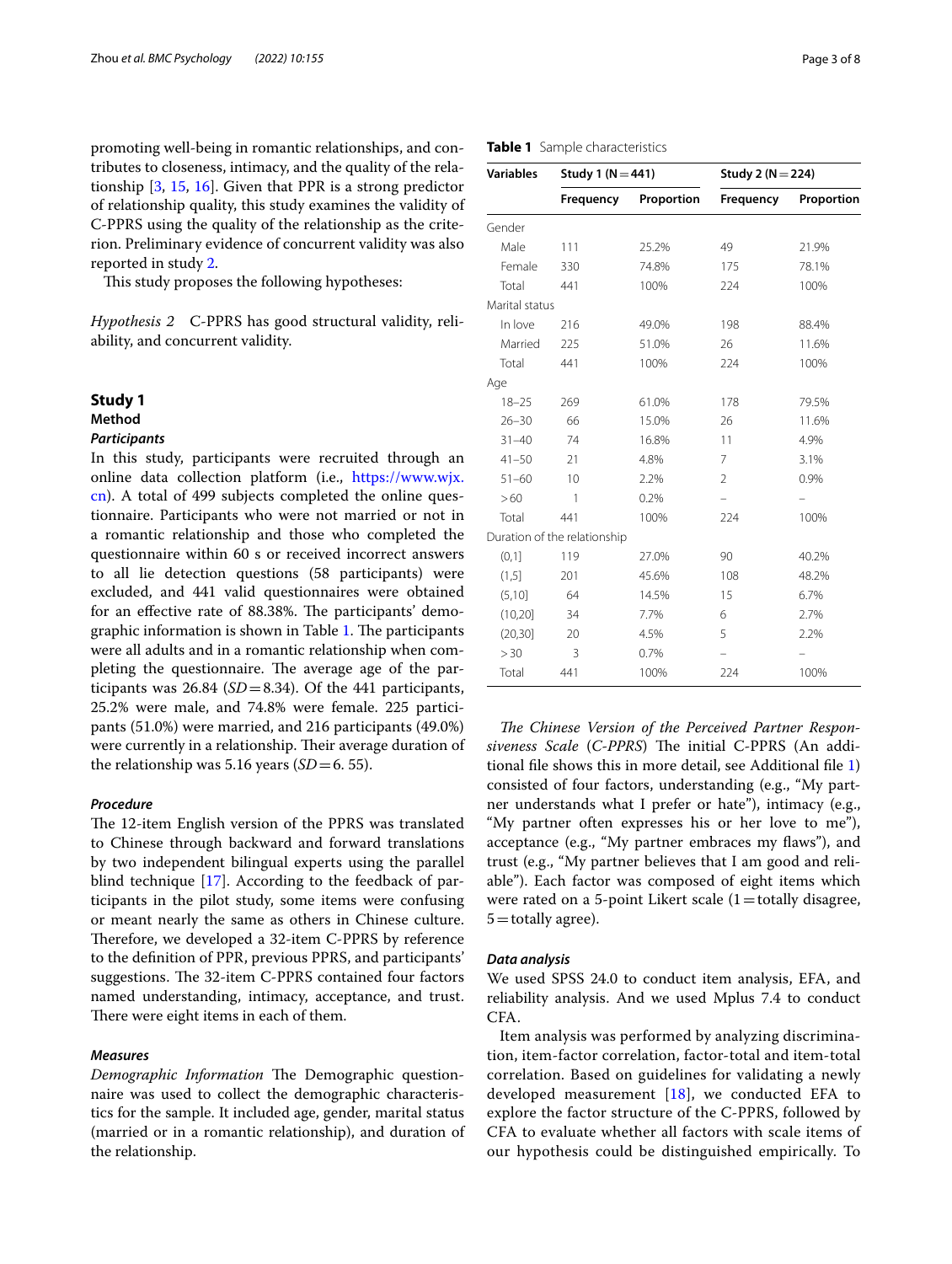achieve this cross-validation, we randomly divided the sample  $(N=441)$  into roughly two equal sub-samples: Sample A  $(N=221)$  was used to perform EFA, and Sample B ( $N=220$ ) was for CFA.

#### **Results**

#### *Preliminary analysis*

Based on the distribution of average scores about C-PPRS, the top and the bottom 27% of the sample  $(N=441)$  were selected into high  $(N=119)$  and low PPR groups  $(N=119)$ , respectively. Items' scores of the two groups were used in discrimination analysis by checking if there were signifcant diferences between the two groups in each item. Results of the independent sample *t*-test indicated that there were signifcant diferences in the scores of 32 items between the two groups (*t* values ranging from 8.95 to 17.00, *p* < 0.001). In addition, we used *Pearson* correlation to analyze item-factor correlation (correlation between the score of one item and the average score of its factor) and factor-total correlation (correlation between the average score of one factor and the average score of the whole scale). Item-factor correlations were all signifcant, with  $r$  values ranging from 0.51 to 0.85,  $p < 0.001$ . Factortotal correlations were also all signifcant, with *r* values ranging from 0.84 to 0.86, *p* < 0.001. We then used the same method to analyze item-total correlation (correlation between the score of one item and the average score of the whole scale). Item-total correlations were all signifcant, with *r* values ranging from 0.40 to 0.73, *p* < 0.001.

#### *Exploratory factor analysis*

We conducted EFA to 32 items of C-PPRS with SPSS 24.0. Kaiser–Meyer–Olkin (KMO) measure of sampling adequacy was 0.91, and the result of Bartlett's test of sphericity was  $\chi^2_{(496)} = 4025.65$ , *p*<0.001, demonstrating the data could be used for EFA. Due to the fact that the four factors are correlated with each other, Promax rotation analysis was performed in the study, combined with analyzing the scree plot. In item selection, factor loadings of 0.40 or higher were considered meaningful. In addition, items loaded on an unintended factor or simultaneously more than one factor were excluded. As a result, 17 items were deleted after the first EFA. Then, we conducted the EFA again on the remaining 15 items to ensure that all of them had satisfactory factor loadings (see Table  $2$  for final items and their factor loadings). The result showed that the four factors accounted for 68.53% of the total variance. The eigenvalues of four factors were 1.21 (understanding, consisting of 4 items), 6.43 (intimacy, consisting of 3 items), 1.04 (acceptance, consisting of 4 items), and 1.61 (trust, consisting of 4 items), respectively. All items' loadings on the corresponding factors ranged from 0.60 to 0.93.

#### *Confrmatory factor analysis*

We conducted CFA to further assess the ftness of the measurement model using Sample B. Maximum likelihood estimation was performed to determine the standard errors for the parameter estimates. The model ft was considered acceptable when the comparative ft index (CFI) and Tucker-Lewis index (TLI) values were at or above 0.90, with root mean square

<span id="page-3-0"></span>**Table 2** Items and factor loadings for four factors of the Chinese version of the Perceived Partner Responsiveness Scale

| Item                                                                                  | Understanding | Intimacy | Acceptance | <b>Trust</b> |
|---------------------------------------------------------------------------------------|---------------|----------|------------|--------------|
| U6 My partner is usually clear about what my decision is based on                     | 0.83          | $-0.13$  | 0.01       | 0.08         |
| U4 My partner understands what I prefer or hate                                       | 0.80          | $-0.13$  | 0.13       | 0.02         |
| U2 My partner understands what kind of life I want                                    | 0.75          | 0.21     | $-0.12$    | $-0.02$      |
| U3 My partner can stand on my feet and understand my feeling                          | 0.65          | 0.24     | 0.03       | $-0.04$      |
| I2 My partner often expresses how much he or she misses me                            | 0.02          | 0.93     | 0.01       | $-0.03$      |
| 14 My partner often expresses his or her love to me                                   | $-0.07$       | 0.88     | 0.02       | 0.03         |
| 13 When my partner is not by my side, he or she will tell me that he or she misses me | 0.06          | 0.86     | 0.01       | 0.01         |
| A3 My partner seldom blames me blindly for my mistakes                                | $-0.03$       | 0.09     | 0.90       | $-0.16$      |
| A2 My partner thinks that I don't need to make changes for him or her                 | 0.08          | $-0.15$  | 0.77       | $-0.03$      |
| A4 My partner embraces my flaws                                                       | 0.16          | 0.06     | 0.69       | 0.08         |
| A1 My partner accepts my bad side                                                     | $-0.16$       | 0.12     | 0.60       | 0.25         |
| T1 My partner thinks that I am responsible for our relationship and family            | 0.05          | $-0.17$  | 0.01       | 0.88         |
| T4 My partner considers that our relationship is strong                               | 0.09          | 0.12     | $-0.20$    | 0.80         |
| T2 My partner believes that I am good and reliable                                    | 0.001         | $-0.06$  | 0.19       | 0.75         |
| T8 My partner always believes me when I am misunderstood by others                    | $-0.07$       | 0.17     | 0.01       | 0.74         |

Factor loadings of each item on the assumed main factor and other factors are reported. Values are in bold if factor loadings are equal to or above 0.40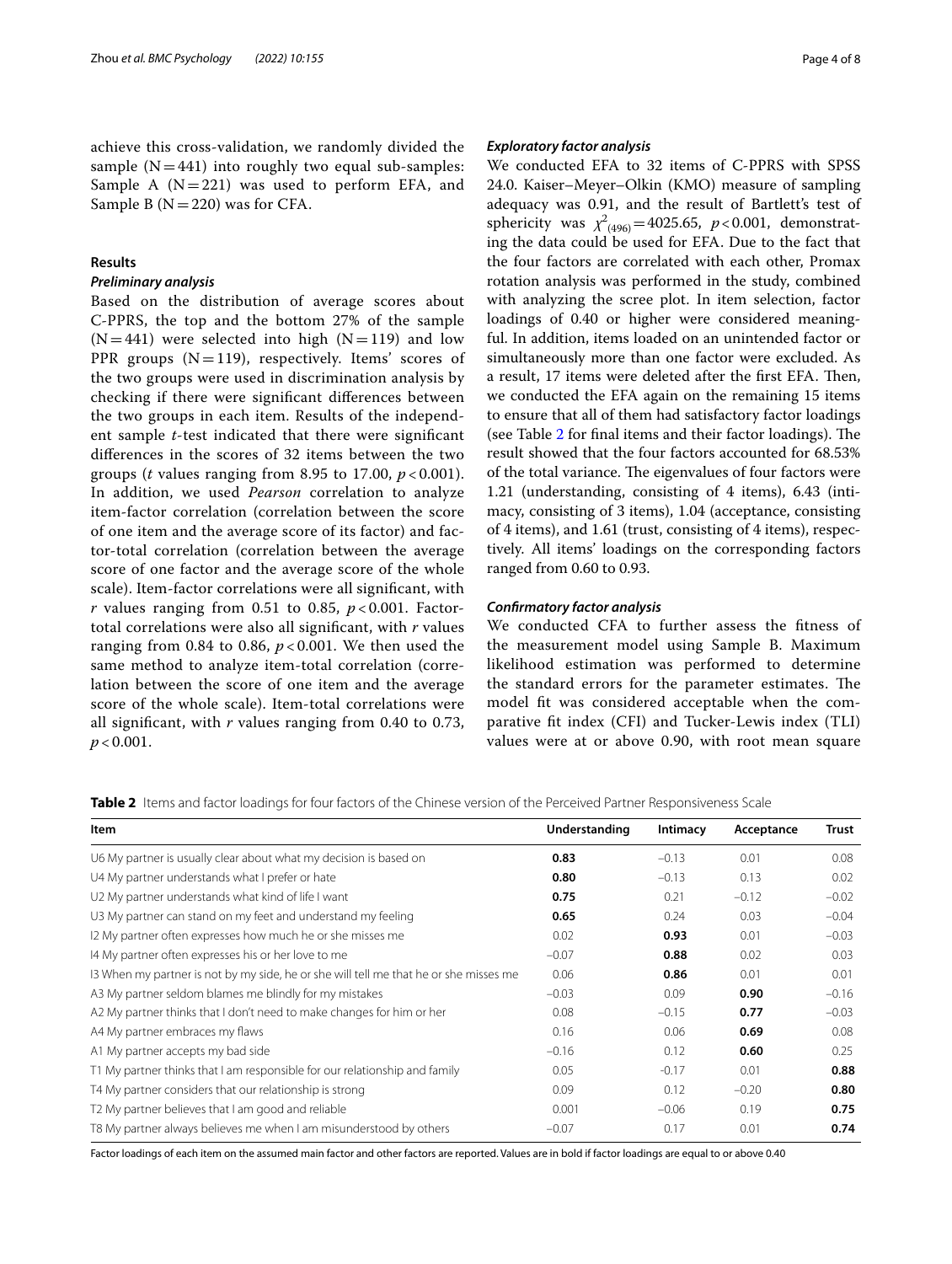error of approximation (RMSEA) and standardized root mean square residual (SRMR) at or below 0.08 [[19](#page-7-16)]. We compared Model I with a single latent factor with Model II with four latent factors (i.e., understanding, intimacy, acceptance, and trust). The results showed that all indicators of Model I fall into the unacceptable range,  $\chi^2 = 761.48$ ,  $\chi^2/df = 8.46$ , CFI = 0.64,  $TLI = 0.58$ ,  $RMSEA = 0.18$ ,  $SRMR = 0.10$ , however,

the goodness-of-ft indices of Model II ftted the data well,  $\chi^2 = 190.3$ ,  $\chi^2/df = 2.27$ , CFI = 0.94, TLI = 0.93,  $RMSEA = 0.08$ ,  $SRMR = 0.05$ . The results further validated the four-factor structure of the C-PPRS. The loadings of 4 items in understanding, 3 in intimacy, 4 in acceptance, and 4 in trust were respectively from 0.64 to 0.78, 0.91 to 0.95, 0.58 to 0.84, and 0.69 to 0.80 (Fig. [1\)](#page-4-0).

<span id="page-4-0"></span>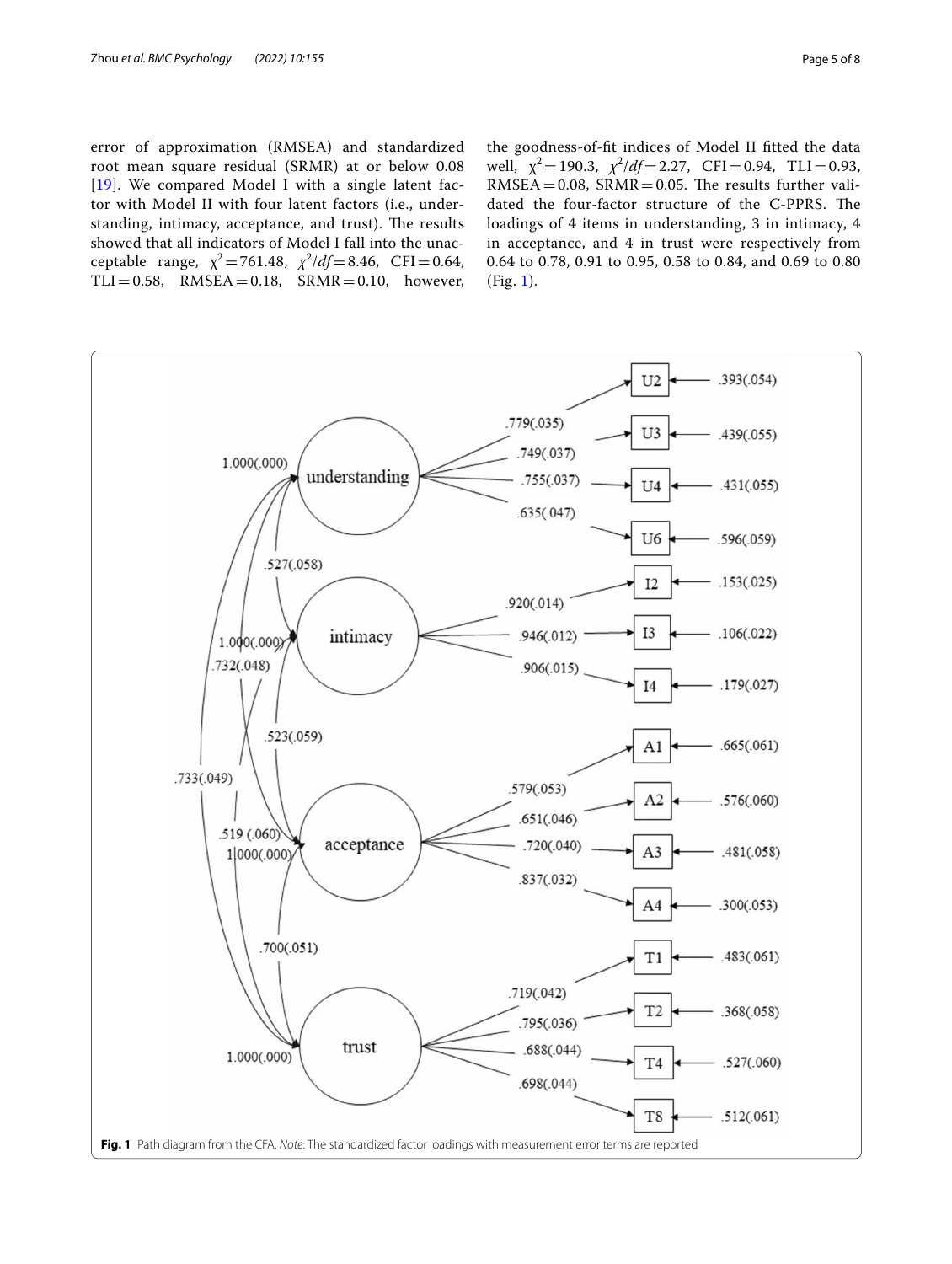#### *Reliability analysis*

Reliability analysis was also conducted on the base of 441 participants. Cronbach's alpha coefficient was calculated to determine the internal consistency of the C-PPRS. Results indicated that C-PPRS and the four subscales (understanding, intimacy, acceptance, and trust) all had adequate internal consistencies, with Cronbach's alpha coefficients were 0.90, 0.81, 0.92, 0.78, and 0.81, respectively.

### <span id="page-5-0"></span>**Study 2**

## **Method**

#### *Participants*

The participants were recruited via online data collecting platforms (i.e., [https://www.wjx.cn\)](https://www.wjx.cn). A total of 253 subjects completed the online questionnaire. The inclusion and exclusion criteria were the same as study1, 29 participants were excluded, and 224 valid participants were obtained with an efective rate of 88.54%. Detailed demo-graphic information is shown in Table [1.](#page-2-1) The average age of the participants was  $24.00$  ( $SD = 6.05$ ). Among them, 21.9% were male, and 78.1% were female. 26 participants (11.6%) were married, and 198 participants (88.4%) were currently in a romantic relationship. Their average duration of the relationship was 3.11 (*SD*=4.30).

#### *Measures*

*Demographic Information* The demographic questionnaire included age, gender, marital status (married or in a romantic relationship), and duration of the relationship.

*C-PPRS* The C-PPRS used in this study was the 15-item scale developed in study [1.](#page-2-0) All the items were rated on a 5-point Likert scale  $(1=$ totally disagree, 5  $=$  totally agree). The higher the scale score was, the higher the level of responsiveness that one perceives from the partner was. The Cronbach's alpha coefficients of four factors and the whole scale in this sample were 0.78, 0.88, 0.75, 0.74, and 0.87, respectively.

*The Quality of Relationship Index (QRI)* The QRI, a 6-item scale developed by Patrick et al. [[15\]](#page-7-12), was widely used to measure relationship satisfaction (e.g., "My relationship with my partner makes me happy"). All the items were rated on a 7-point Likert scale  $(1=$  totally disagree,  $7=$  totally agree). The Chinese version of the QRI has been demonstrated to be a reliable and valid measurement in assessing relationship satisfaction among the Chinese  $[20, 21]$  $[20, 21]$  $[20, 21]$ . The Cronbach's alpha of the scale in this sample was 0.92.

#### **Results**

#### *Concurrent validity*

The concurrent validity was analyzed by calculating the correlation coefficient between the C-PPRS score and the QRI score. The correlation coefficients of the four subscales and QRI were 0.61, 0.30, 0.48, and 0.63, respectively, and the *p* values were all below 0.001. A moderate but statistically signifcant correlation was found between the total score of C-PPRS and QRI  $(r=0.66 \, p<0.001)$ , demonstrating an excellent concurrent validity.

#### **Discussion**

The main purpose of the present study was to develop a psychometrically robust instrument to assess PPR in the Chinese population, based on the theoretical framework of the previous English version  $[12]$  $[12]$  and the interview results of the pilot study. This study described the development and validation of the C-PPRS as an instrument to assess PPR using 15 items as indicators of the four responsiveness components (i.e., understanding, intimacy, acceptance, and trust).

C-PPRS was compiled and revised locally in our two studies, taking subjects of diferent ages (all over 18 years old) and diferent relationship durations as research samples. In addition, the factor structure (analyzed by EFA and CFA), reliability, and concurrent validity were examined.

In the frst study, an EFA was conducted in Sample A to explore the factor structure of the 15 items that comprised the C-PPRS. Results suggested a structure of four factors that reflected the core components of PPR. The factor loadings of items were between 0.60 and 0.93. The cumulative variance explanation rate reached 68.53%. This structure was also confirmed in Sample B, using a CFA providing evidence for the four-factor structure. The factor loadings were between 0.58 and 0.95. The results demonstrated that the four-factor model was better ftted than the single-factor structure. The C-PPRS showed good factorial structure, and there were consistent outcomes across the two samples. All four components and the total composite score of C-PPRS showed good inter-nal reliability in study [1.](#page-2-0) Cronbach's alpha coefficients above 0.70 are usually indications of a reliable set of items [[19\]](#page-7-16). In our study, the whole scale and all the factors were above the 0.70 cut-off score, ranging between 0.78 and 0.92.

PPR is an essential element of satisfying romantic relationships, especially insofar as it facilitates and enhances relationship quality. PPR is a robust positive predictor of relationship quality, as shown in cross-sectional, longitudinal and laboratory studies [\[22](#page-7-19)[–24](#page-7-20)]. For example, A study of 3593 participants from 57 countries during the COVID epidemic showed a signifcant positive correlation between PPR and relationships quality  $(r=0.63)$ [[22\]](#page-7-19). Crocker's study indicated that PPR predicted the quality of the romantic couple's relationship  $(r=0.32)$ [[23\]](#page-7-21). Laboratory experiments also showed that partners'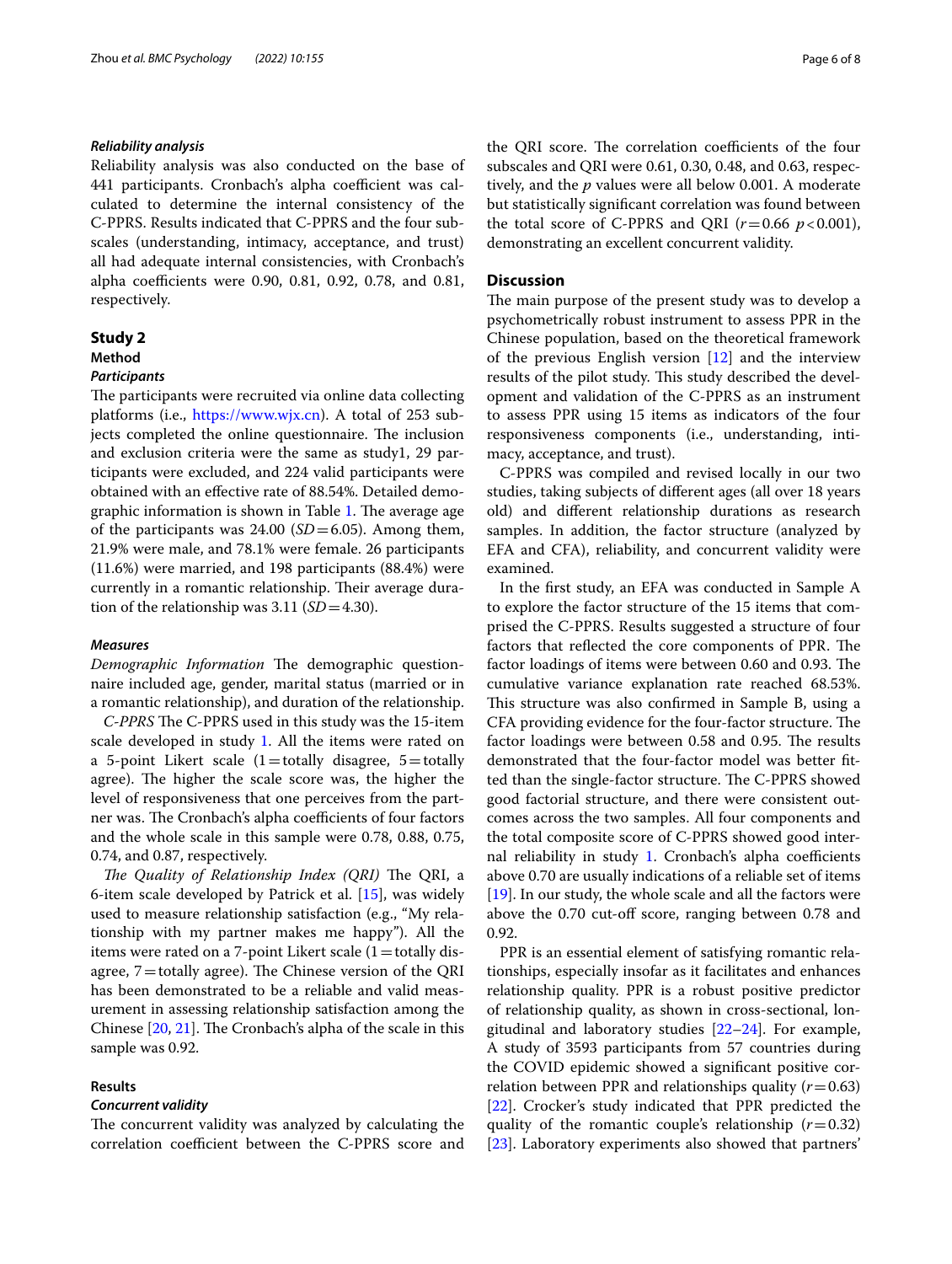responsiveness in episodic memory was signifcantly positively related to actors' QRI (*r*=0.38) [[24](#page-7-20)]. Concurrent validity was examined in Study [2,](#page-5-0) verifying the relationships of C-PPRS subscales, the total scores, and the QRI. All four components and the total scores of the C-PPRS were positively correlated with the score of the QRI. In other words, the results showed that there was a signifcantly positive correlation between PPR and relationship satisfaction. This is consistent with previous research, which suggested that when individuals perceive their partner's response, they feel understood, cared for, accepted and trusted, leading to increased intimacy and satisfaction in the relationship [\[25\]](#page-7-22). In general, the C-PPRS was shown to be extremely related to a similar construct, which provided further support to the robustness of the instrument's validity.

These results provided support for the robust psychometric characteristics of the C-PPRS. In light of this, the C-PPRS appears to have the necessary characteristics to adequately assess PPR overcoming the limitations of the previous instruments.

The C-PPRS was developed to create three or four items for each component. The number of items is ideal because it allows the opportunity to conduct structural equation modeling analyses with latent variables (a minimum of three indicators per latent construct is generally recommended) [[19\]](#page-7-16). Also, it is concise enough to be used in combination with other psychometric instruments.

#### **Theoretical and practical implications**

The findings of this study contribute to the literature on intimate relationships. Intimacy is an interpersonal interaction process, and if individuals want to experience intimate interactions with their partners, individuals need to perceive their partners' responses, so PPR has a crucial role in the interaction between partners. Therefore, assessing and capturing individuals' PPR in their interactions with their partners becomes crucial to advancing research in the feld of intimacy. Based on Reis et al.'s theoretical framework and our pilot study, this study developed and tested a four-factor instrument applicable to Chinese adults' assessment of romantic relationship partners rather than friends in general. Building on Reis' two-dimensional scale [[8\]](#page-7-5), this study combines Reis et al's description of four aspects of PPR [[14](#page-7-11)] to propose a four-dimensional framework for measuring PPR. This study argues that individuals need to perceive four aspects of their partners' responses-understanding, intimacy, acceptance, and trust-if they are to experience intimate interactions in their relationships, which makes an important contribution to the literature.

The findings of this study have important practical implications for the maintenance or development of relationships for individuals in intimate relationships or marriages. This study found a positive correlation between PPR and relationship satisfaction, suggesting that PPR may refect the quality of intimacy to some extent. The result implies that improving PPR may be an intervention that can improve relationship satisfaction for both partners. For instance, individuals who are in an intimate relationship or who are married can improve their PPR to maintain relationship satisfaction; counselors can enhance their PPR by assigning tasks that lead them to feel the partner's response or actively give the partner a response in order to improve their PPR and thus enhance relationship satisfaction.

#### **Limitations and future research**

The present study has several limitations that need to be addressed in future research despite obtaining interesting results. First, PPR in the present study was assessed using a self-reported measure that can be infuenced by social desirability and other common method biases. Future research could use qualitative interviews, diary studies, and/or other methods to replicate these fndings. Second, it is shown that PPR was signifcantly correlated with Arabian women's sexual function [[7\]](#page-7-4). Similarly, the Chinese often feel ashamed when talking about sex. If PPR measured by C-PPRS can also refect sexual quality in Chinese couples, it can be helpful in Chinese sex-related studies. Therefore, further research is needed to examine whether C-PPRS can detect and assess the partner with sexuality. Finally, our study used a cross-sectional design, which cannot provide evidence for a causal relationship between the instrument and the criteria. Future research should include longitudinal designs to provide more convincing evidence to assess test–retest reliability and predictive validity.

#### **Conclusion**

In general, the C-PPRS measures the individual PPR from four dimensions (understanding, intimacy, acceptance, and trust, containing 4, 3, 4, and 4 items, respectively). The scale is concise, with clear and lucid expressions. It has appropriate psychometric properties regarding structural validity, internal consistency reliability, and concurrent validity when tested in Chinese.

#### **Supplementary Information**

The online version contains supplementary material available at [https://doi.](https://doi.org/10.1186/s40359-022-00865-x) [org/10.1186/s40359-022-00865-x.](https://doi.org/10.1186/s40359-022-00865-x)

<span id="page-6-0"></span>**Additional fle 1.** Initial Items of the C-PPRS.